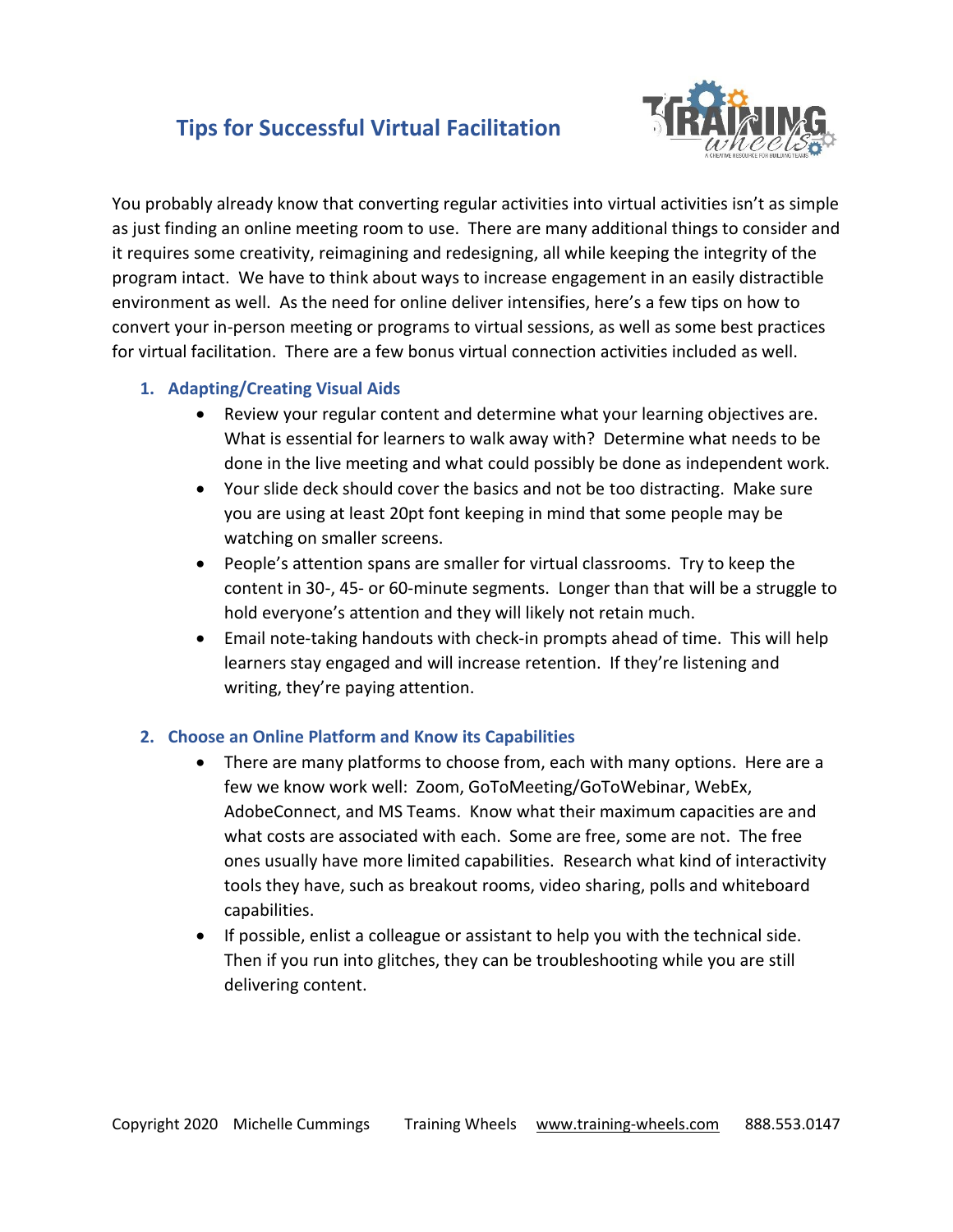#### **3. Connection Before Content**

• In this time of forced isolation, it's more important than ever to make sure you make time for connection. Here are a few ideas for [Virtual Icebreakers and](https://training-wheels.com/virtual-icebreakers-and-connection-activities/)  [Connection Activities.](https://training-wheels.com/virtual-icebreakers-and-connection-activities/)

#### **4. Keep the Learning Personal**

- Use people's names as much as you can. Respond to as many questions as you can. Make their participation count.
- Be visible to the learners. Appear on camera as much as you can. Script out your responses or remarks if you tend to get super nervous when presenting to a crowd of people. Dress the same way as you would in the classroom. Smile! If you don't have the option for live streaming or video, put a headshot of you up on the slide when you introduce yourself so learners have a face to put with your voice. Your expertise and professionalism will come across! Even virtually!

#### **5. Include Movement of Some Kind**

- There is a lot of brain research out there that supports the need for movement while learning. My personal favorite is Sit and Get Won't Grow Dendrites by Dr Marcia Tate. Inject frequent interactivity into your session like polls, surveys, status check emojis (thumbs up/thumbs down) or the chat feature. Invite participants to stand and do a quick stretch. Even little things like this can help keep the brain engaged and help to keep people focused.
- Incorporate Brain Breaks. There are several quick, 2-3 minute activities you can do that will re-energize the brain. Here's a link for a few [Brain Break Ideas.](https://training-wheels.com/brain-break-activities/)

#### **6. Debrief the Experience.**

- Make sure you leave time at the end for questions and a quick debriefing session. This is where the magic happens, and many are tempted to omit it because it feels like a time filler. This is where the skills and lessons they just learned get put into practice. They need to reflect and acknowledge what they learned so they are equipped to incorporate their learning back in the real world. Here is a link to [10 Effective Debriefing Tools and Techniques,](https://training-wheels.com/effective-debriefing-tools-and-techniques/) many of which can be adapted to the virtual world. Continue reading for a few simple ideas. Here's a link to a longer article on Virtual Reflection and Debriefing Activities.
- Use Online Polling platforms for instant answers to debriefing questions. My favorite online platform is [www.PollingEverywhere.com.](http://www.pollingeverywhere.com/) You can download your poll right into your slide deck and get instant responses populate on your screen. I have enjoyed using this with both live and virtual audiences. Create questions that will give you a barometer of how people are feeling. Here's an example: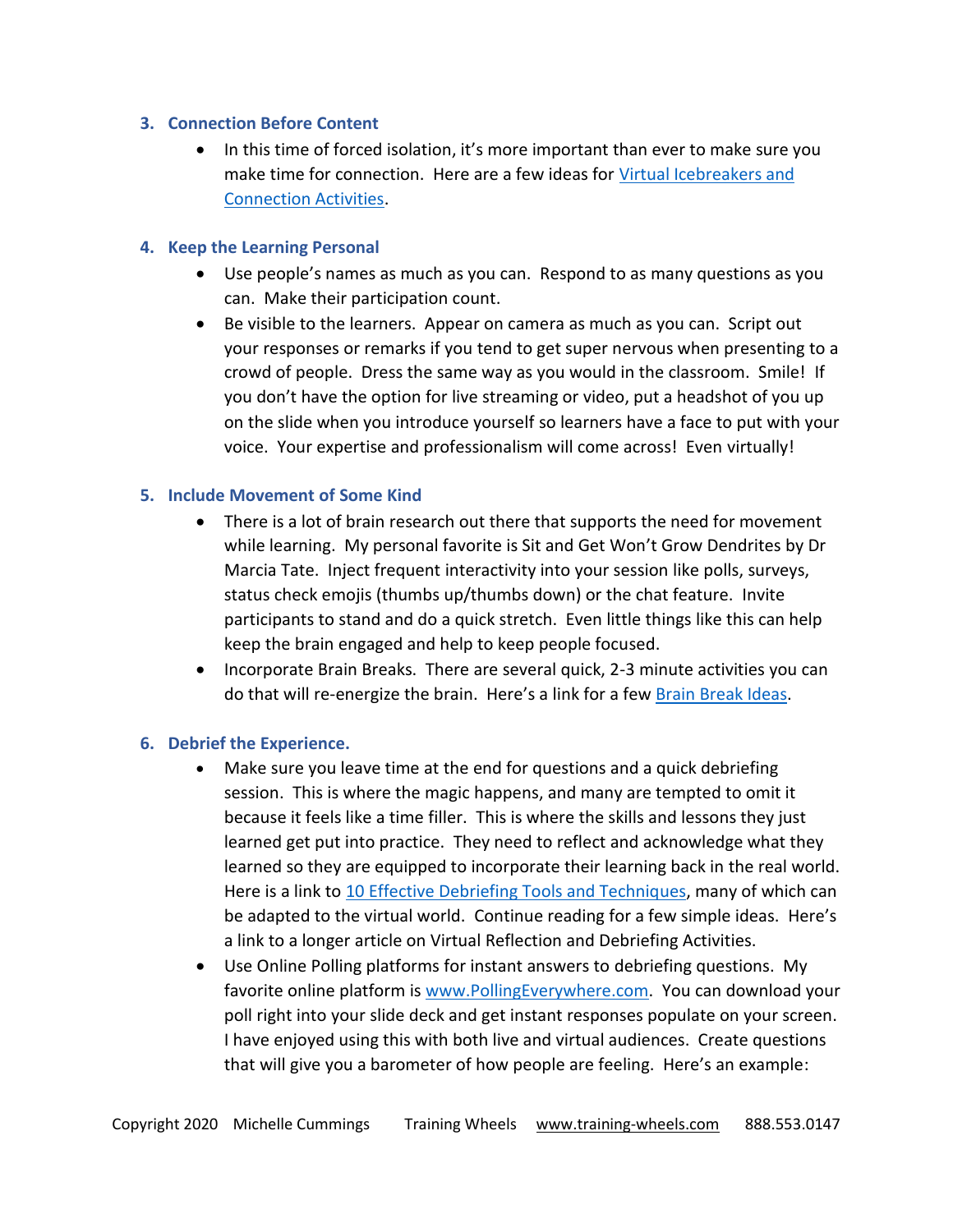Respond at PollEv.com/michellec499 图 Text MICHELLEC499 to 22333 once to join, then text your message

## What did you learn in today's listening module?

"I learned that I need to focus more when listening to others."

"I learned the importance of effective listening."

## "I need to be more open to other people's ideas."

"I learned I get distracted easily and sometimes unintentionally ignore others."

"How to be more engaged when listening to my staff."

For small groups you can create a slide with specific debriefing questions. Here's an example from one of our favorites. The Body Part Debrief™.

# **Body Part Debrief**

Select one of the following metaphors and share your response with the group.



- Brain: What is something you learned today?
- Heart: Describe a feeling you experienced. What did you take to heart?
- Hand: Give a hand to someone for a job well done.
- Lungs: How was this experience a<br>breath of fresh air?
- Foot: Identify a step in a new<br>direction for your self.

www.Training-Wheels.com







Conclusion: It takes some creativity, reimagining, extra planning and a different type of preparation, but following some of these tips can help your virtual sessions be just as impactful as your classroom experiences. Best wishes! ~ Michelle Cummings, Training Wheels